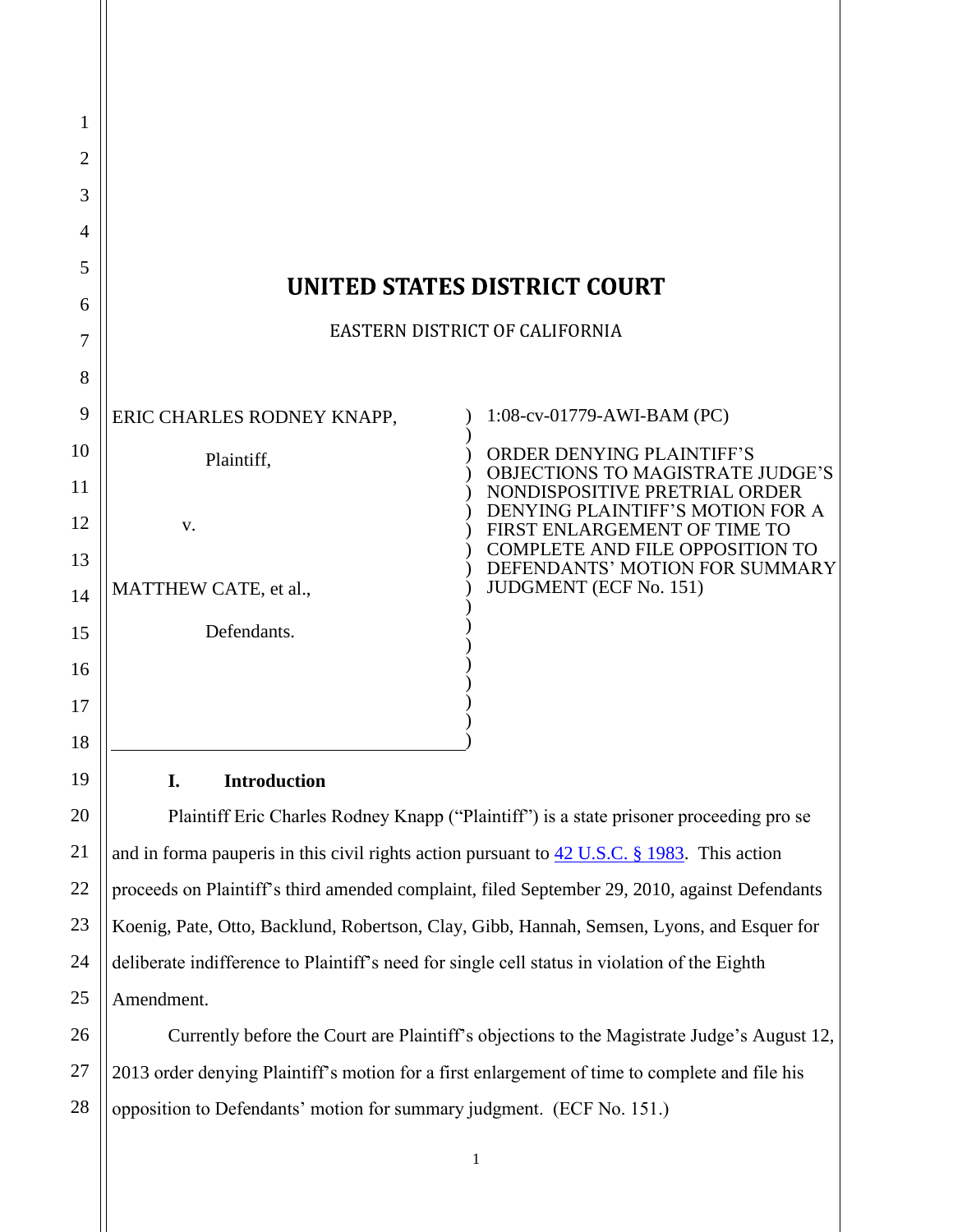## **II. Procedural Background**

On September 25, 2012, Defendants filed a motion for summary judgment based on evidence that Plaintiff was not taken off single cell status between July 31, 2008, and November 16, 2008. (ECF No. 128.) Defendants also filed a motion for a protective order from discovery requests propounded by Plaintiff pending the outcome of the summary judgment motion. Defendants argued that there was no reason for further discovery because the entire case could be resolved by their motion for summary judgment. (ECF No. 129.)

On September 26, 2012, the Court stayed discovery and required Plaintiff to file either (1) an opposition to the motion for summary judgment; or (2) a motion to stay the motion for summary judgment pursuant to Federal Rule of Civil Procedure  $56(d)$ . (ECF No. 130.)

On October 18, 2012, Plaintiff filed a motion to stay the summary judgment motion, which the Court denied. (ECF Nos. 132, 135.) On November 8, 2012, Plaintiff filed a motion to vacate the Court"s order denying the stay. (ECF No. 138.) On November 27, 2012, the Court denied Plaintiff's motion to vacate and ordered Plaintiff to file a response to Defendants' motion for summary judgment within thirty days. (ECF No. 139.)

On November 29, 2012, Plaintiff filed a motion to continue the summary judgment motion. (ECF No. 140.) The Court denied the motion to continue on November 30, 2012, and ordered Plaintiff to file an opposition to the motion for summary judgment within thirty days. (ECF No. 141.)

On December 10, 2012, Plaintiff filed objections to the Court"s denial of his motion to continue summary judgment. (ECF No. 142.) On January 14, 2013, the Court denied Plaintiff"s objections. The Court also ordered Plaintiff to file an opposition or statement of non-opposition to Defendants' motion for summary judgment within forty-five days. In so doing, the Court advised Plaintiff that no further extensions of time to file an opposition to Defendants" motion for summary judgment would be granted. The Court also warned Plaintiff that if he failed to file a response in compliance with the Court's order, the action may be dismissed for failure to comply with a court order. (ECF No. 144.)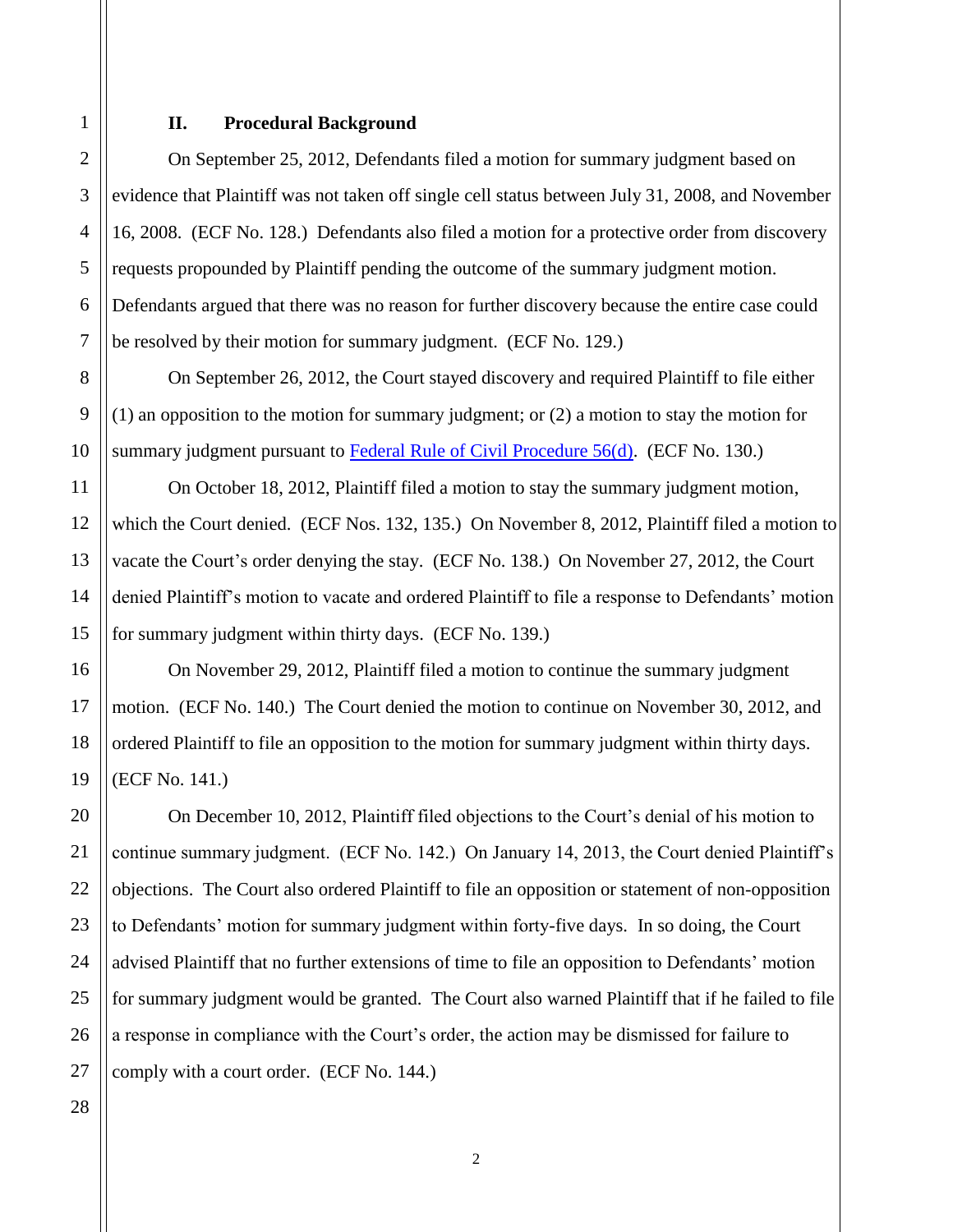On March 4, 2013, Plaintiff filed a request for an extension of time to file an opposition to Defendants" motion for summary judgment, along with a request that the Court order the California Department of Corrections and Rehabilitation and the Warden of Sierra Conservation Center to ensure that Plaintiff is not further impaired in his ability to comply with the Court's orders. (ECF No. 147.)

On March 29, 2013, Plaintiff filed a renewed request for an extension of time to file an opposition to the motion for summary judgment, and a renewed request for an injunction. (ECF No. 148.)

On April 25, 2013, Plaintiff filed a motion requesting a ruling on his motion for an extension of time and request for an injunction. (ECF No. 149.)

On August 12, 2013, the Magistrate Judge issued an order denying Plaintiff"s motions for an extension of time to file his opposition to Defendants" motion for summary judgment. The Magistrate Judge also issued Findings and Recommendations that Plaintiff"s motions for injunctive relief be denied and that Defendants' motion for summary judgment be granted. (ECF No. 150.)

On August 30, 2013, Plaintiff filed objections to the Magistrate Judge"s nondispositive pretrial order denying his motion for a first enlargement of time to file an opposition to Defendants' motion for summary judgment. (ECF No. 151.)

## **III. Discussion**

Plaintiff objects to the order denying his request for an extension of time to file an opposition to the motion for summary judgment on the grounds that it is clearly erroneous, contrary to law, manifestly unjust, an abuse of judicial discretion and not in accord with the policies, principles, purposes and goals of civil litigation. (ECF No. 151, p. 1.)

The Magistrate Judge"s decision on nondispositive pretrial issues is reviewed under the clearly erroneous standard. Bhan v. NME Hospitals, Inc., 929 F.2d 1404, 1414 (9th Cir. 1991); see also Fed. R. Civ. P. 72(a) ("The district judge in the case must . . . set aside any part of the order that is clearly erroneous or contrary to law.") It is within the court's discretion to determine whether to grant an extension of time. See Ahanchian v. Xenon Pictures, Inc., 624

1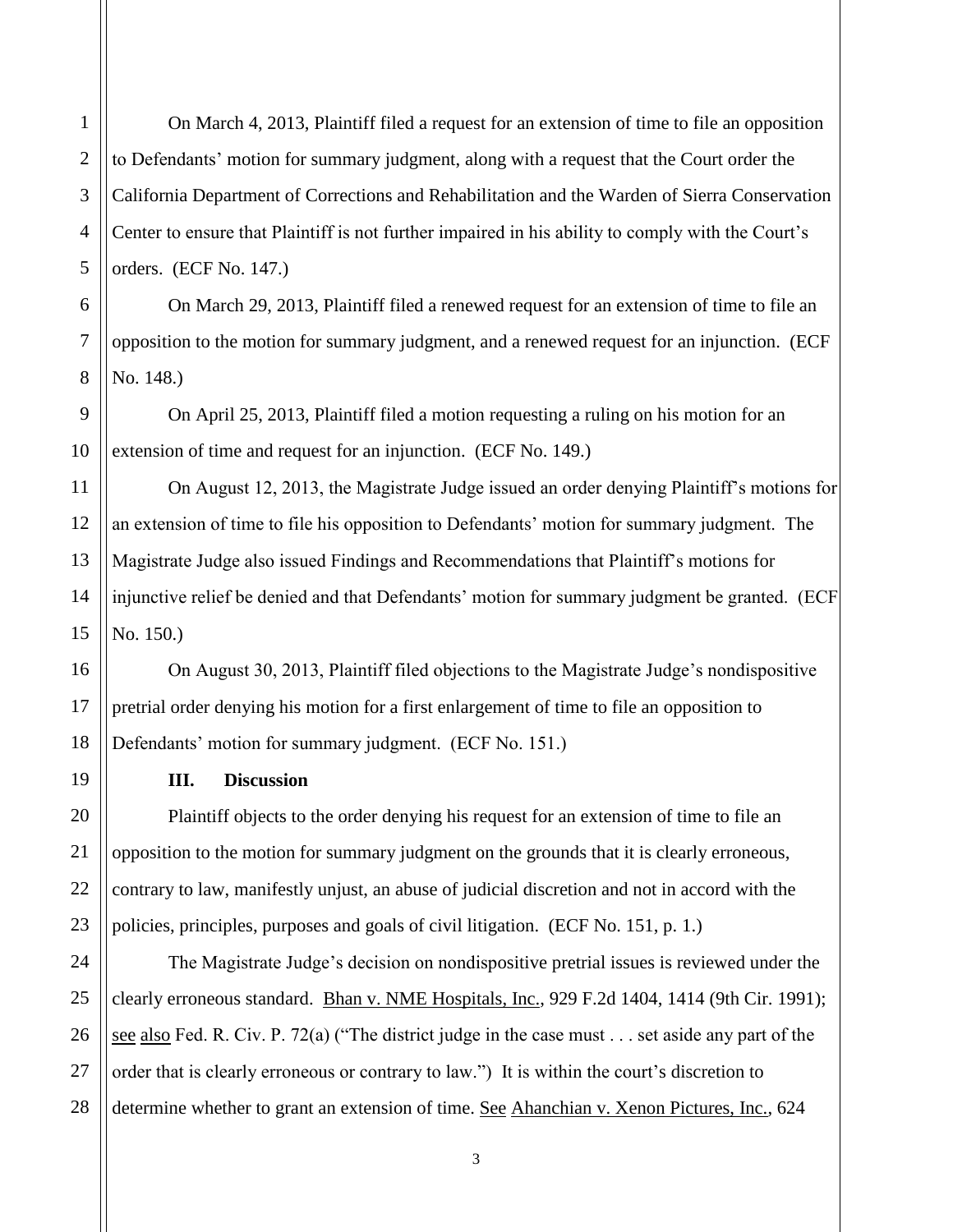F.3d 1253, 1258 (9th Cir.2012) (district court's denial of an extension of time is reviewed for abuse of discretion).

Plaintiff raises thirty (30) separately numbered objections to the Magistrate Judge"s order denying his request for an extension of time to file an opposition to Defendants" motion for summary judgment. The Court limits its review and discussion to those objections that relate directly to the Magistrate Judge"s finding that Plaintiff failed to demonstrate good cause for the requested extension of time pursuant to Federal Rule of Civil Procedure 6(b).

Plaintiff first argues that the Magistrate Judge wrongly combined the order denying his motion and the findings and recommendations concerning other matters into a single document in violation of Federal Rule of Civil Procedure 58. (ECF No. 151, pp. 1-2.) The Magistrate Judge did not err by combining the order denying his motion for an extension of time in the same document with the findings and recommendations. Rule 58 pertains to the entry of judgment, not the issuance of pretrial orders or findings and recommendations. Fed. R. Civ. P. 58 ("Every judgment . . . must be set out in a separate document . . . .).

Plaintiff next argues that the Magistrate Judge unfairly took more than five months to act on Plaintiff"s motion despite previously acting immediately on motions brought by Defendants. (ECF No. 151, p. 2.) The Magistrate Judge did not err simply by delaying resolution of the motion. The Eastern District of California maintains the heaviest caseload in the nation, which may result in some delay in individual matters. Furthermore, as the Magistrate Judge denied Plaintiff"s requested extension, Plaintiff did not suffer any prejudice from the delay.

Plaintiff next contends that the Magistrate Judge unfairly denied Plaintiff"s motion despite the fact that Defendants offered no opposition to the motion. (ECF No. 3.) That Defendants did not file an opposition did not relieve the Magistrate Judge from the obligation to consider the underlying merits of Plaintiff"s request for an extension of time. Accordingly, the lack of opposition alone does not demonstrate error on the part of the Magistrate Judge.

Plaintiff next argues that the Magistrate Judge"s order failed to mention that Plaintiff filed a motion for sanctions, including striking the motion for summary judgment, which was pending at the time the Court issued its forty-five day deadline to file an opposition. (ECF No. 151, p. 4.)

1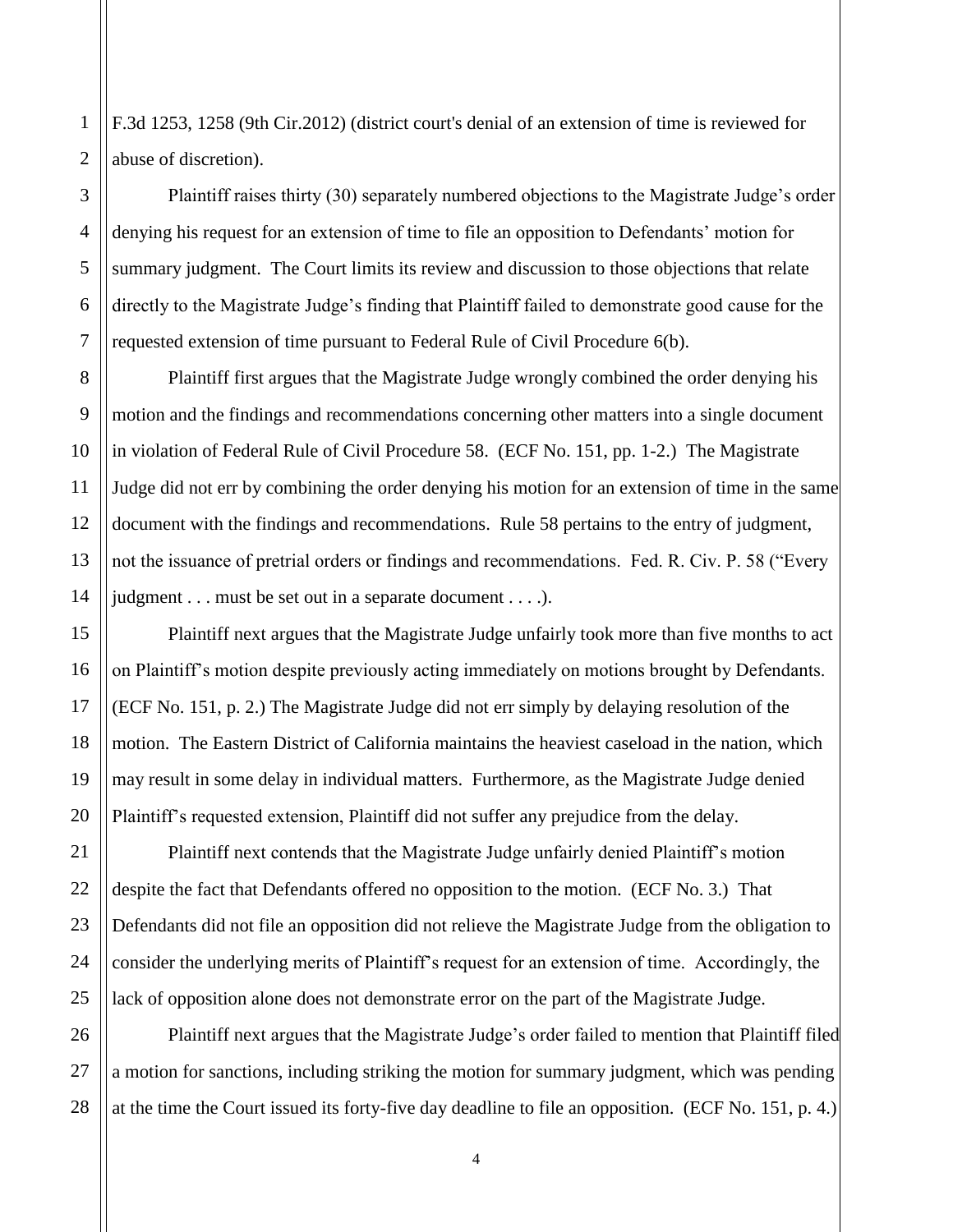2 3 4 5 The pending motion was of no moment because the Court ordered Plaintiff to file an opposition to Defendants" motion for summary judgment. The Court also expressly warned Plaintiff that no further extensions of time to file an opposition to Defendants' motion for summary judgment would be granted and also warned Plaintiff that his failure to file a response might result in dismissal of this action. (ECF 144, p. 3.)

1

6

7

8

9

10

11

12

13

14

15

16

17

18

19

20

21

22

23

24

25

Plaintiff also argues that the Magistrate Judge erroneously stated that "Plaintiff explained that for a month after receiving the Court's order he was impaired from working on his opposition due to "prior and more pressing legal obligations,"" but failed to address or otherwise acknowledge the validity of those obligations. (ECF No. 151, p. 4.) Plaintiff is incorrect. The Magistrate Judge expressly considered whether "other matters provide[d] good cause to extend the deadline," but concluded that they did not. (ECF No. 150, p. 4.) The Magistrate Judge correctly noted that Plaintiff"s motion and exhibits suggested that Plaintiff had been assisting other inmates rather than focusing on this action, and was not persuaded that Plaintiff was unable to complete his opposition because of any other matters. (ECF No. 150, p. 4.)

Plaintiff further contends that the Magistrate Judge erroneously stated that Plaintiff had been provided multiple opportunities to file his opposition. Plaintiff argues that he had not been provided any opportunity to file his opposition until the Court issued its forty-five day order on January 14, 2013. (ECF No. 151, p. 4.) Plaintiff is incorrect. Defendants filed their motion for summary judgment on September 25, 2012. (ECF No. 128.) Beginning on September 26, 2012, the Court expressly addressed the pending motion for summary judgment and permitted Plaintiff an opportunity to file his opposition. (ECF No. 130.) On at least three separate dates thereafter, between November 27, 2012, and January 14, 2013, the Court directed Plaintiff to file his opposition to the motion for summary judgment. (ECF Nos. 139, 141, 144.) The Magistrate Judge did not err in the determination that Plaintiff had been provided multiple opportunities to file his opposition to the motion for summary judgment.

26 27 28 Plaintiff next argues that the Magistrate Judge erroneously stated that rather than filing an opposition to the motion for summary judgment, Plaintiff chose to file at least nine other motions. Plaintiff asserts that he filed only three other motions in lieu of an opposition to the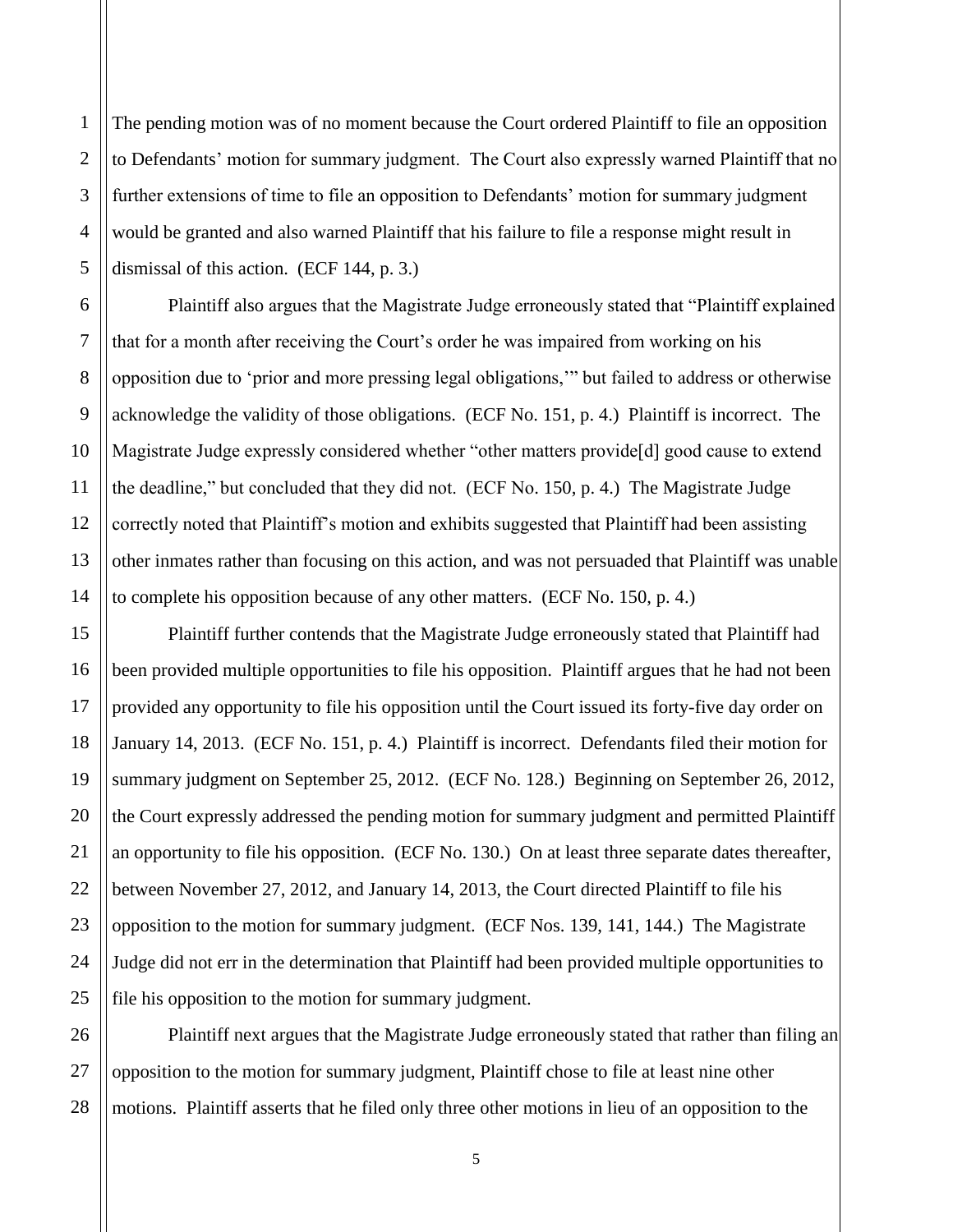2 3 4 5 6 7 8 9 10 motion for summary judgment and that none of the other motions that he filed between September 24, 2012, and January 14, 2013, were "instead of" the opposition he might have filed. (ECF No. 151, p. 5.) Based on the record before this Court, Plaintiff filed at least nine different motions, one of which was characterized as "objections," following the filing of Defendants' motion for summary judgment. (ECF Nos. 132, 137, 138, 140, 142, 143, 147- 148, 149.) Even excluding Plaintiff"s motions requesting an extension of time or a ruling on the requested extension, Plaintiff filed at least six other motions prior to January 14, 2013, instead of filing an opposition to the motion for summary judgment. The Magistrate Judge did not err in considering Plaintiff"s other filings in this matter or in finding that Plaintiff"s multiple filings evidenced attempts to forestall resolution of the summary judgment motion.

11 12 13 14 15 16 17 18 19 20 21 22 23 28 Plaintiff also argues that the Magistrate Judge erred in finding that Plaintiff"s physical or mental impairments or other matters did not provide good cause to extend the deadline. Plaintiff contends that Magistrate Judge erroneously found that Plaintiff"s motion for an extension of time belied his assertion that his physical, mental, and emotional issues or other matters prevented him from completing his opposition. (ECF No. 151, p. 5.) Plaintiff believes that the Magistrate Judge unfairly cast aspersions on his veracity and that the Magistrate Judge should have held an evidentiary hearing or sought more information concerning the facts and evidence presented by Plaintiff's motion. Plaintiff cites Ahanchian, 624 F.3d at 1259-60, for the proposition that it is an abuse of discretion to deny a plaintiff"s motion for enlargement of time to oppose a summary judgment motion where the record is devoid of any indication the plaintiff acted in bad faith or that an extension of time would prejudice the defendants, or where the district court has doubts about the veracity or good faith of the plaintiff but summarily denies the plaintiff"s motion without holding an evidentiary hearing or seeking more information. Insofar as Plaintiff relies on Ahanchian to suggest that the Magistrate Judge was required to conduct an evidentiary hearing or seek additional information, his reliance is misplaced. In Ahanchian, the record was devoid of any indication that plaintiff"s counsel acted in bad faith and, thus, the appellate court suggested that the district court could have held an evidentiary hearing or sought more information before summarily denying the request for an extension of time. Id. at 1260. Here,

1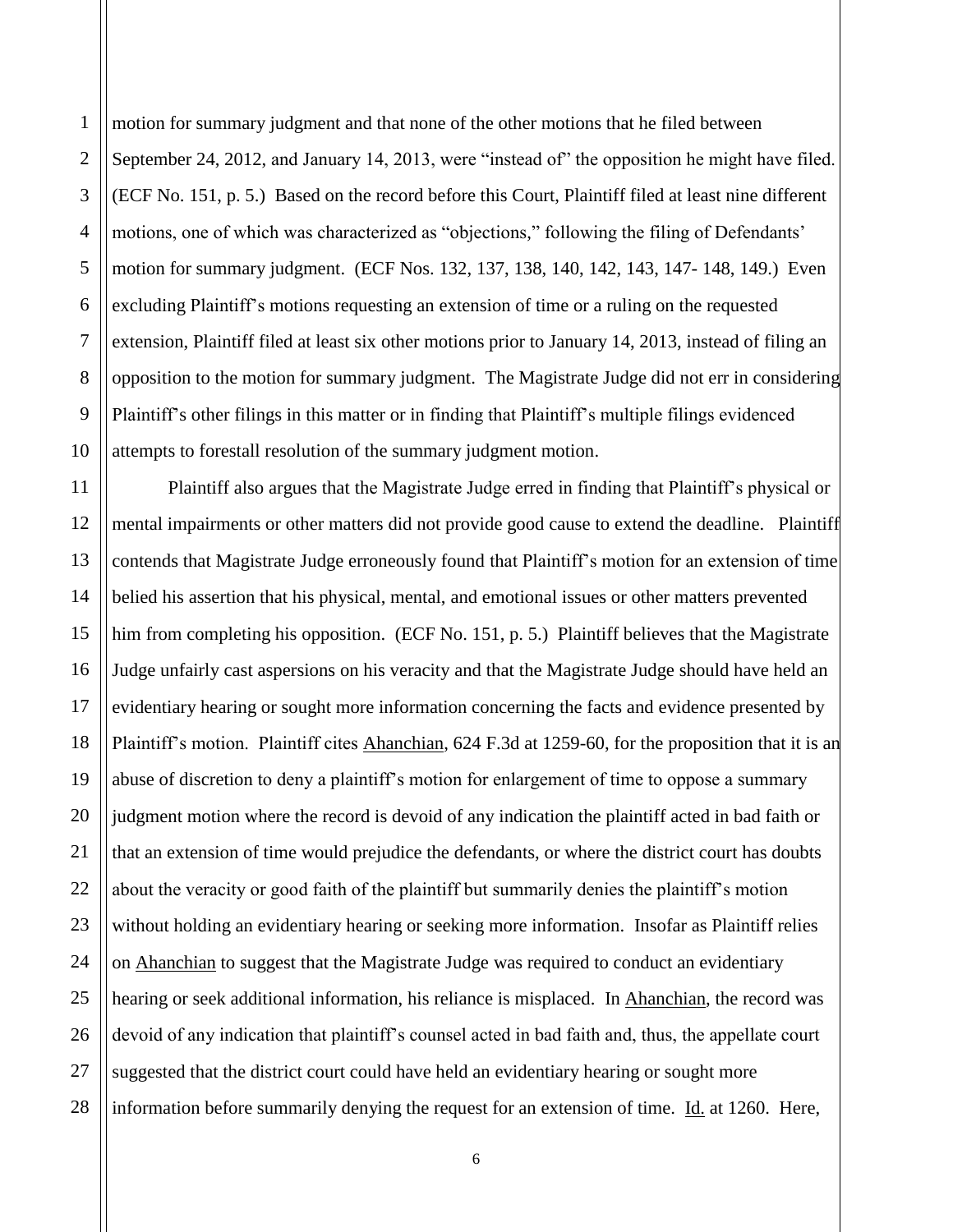however, the Magistrate Judge did not summarily deny Plaintiff"s request for an extension of time. Rather, the Magistrate Judge considered the procedural history of this action, which suggested a dilatory motive for the extension, and also relied on record evidence that controverted Plaintiff"s bases for requesting an extension of time.

Plaintiff next argues that the Magistrate Judge"s statement that Plaintiff"s motion for an enlargement of time "contradicts his arguments concerning his ability to prepare an opposition," wrongly presumes that Plaintiff "should not be capable of preparing such a simple, fact-based motion in two days if events and circumstances beyond his control had so substantially hindered and impaired his ability to complete a factually, legally, technically, procedurally, and otherwise complex opposition to a summary judgment motion within the previous 40 days." (ECF No. 151, pp. 5-6.) Plaintiff"s argument is unclear. To the extent that Plaintiff appears to suggest that the Magistrate Judge wrongly assumed that preparing a motion for enlargement of time was equivalent to preparing an opposition to the motion for summary judgment, his suggestion lacks merit. The Magistrate Judge did not equate the motion for an extension with the opposition to summary judgment. Rather, the Magistrate Judge considered the extensive nature of Plaintiff's request for an enlargement of time as evidence that Plaintiff"s physical, mental or other issues did not prevent him from completing other briefing in this case that included research, typing, argument and exhibits. (ECF No. 150, p. 4.) The Magistrate Judge did not err by taking into consideration Plaintiff"s demonstrated capabilities.

Plaintiff next contends that the Magistrate Judge wrongly denied his motion because Plaintiff had been assisting other inmates rather than focusing on the resolution of this action. (ECF No. 151, p. 6.) Plaintiff has not demonstrated that the Magistrate Judge committed clear error by considering evidence, presented by Plaintiff himself, that he was assisting other inmates. The Magistrate Judge made a reasonable inference based on the record and noted that deadlines in other court cases did not establish good cause to grant an extension. Cf. Polk v. Pittman, 2012 WL 5208648, at \*1 (E. D. Cal. Oct. 22, 2012) (finding fact that plaintiff had deadlines in other court cases did not establish good cause to grant a further extension).

1

2